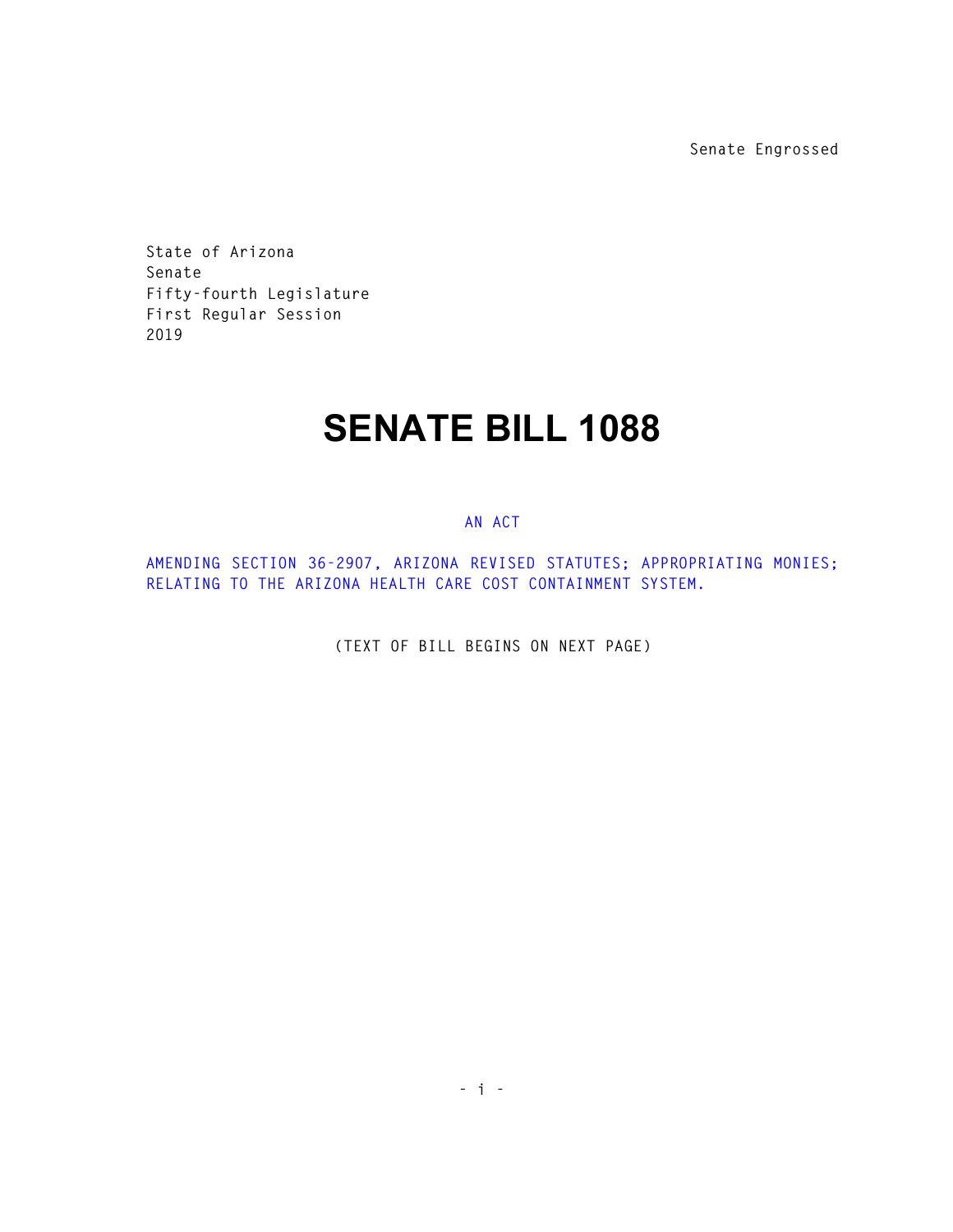**1 Be it enacted by the Legislature of the State of Arizona: 2 Section 1. Section 36-2907, Arizona Revised Statutes, is amended to 3 read: 4 36-2907. Covered health and medical services; modifications; 5 related delivery of service requirements; 6 definition 7 A. Subject to the limitations and exclusions specified in this 8 section, contractors shall provide the following medically necessary 9 health and medical services: 10 1. Inpatient hospital services that are ordinarily furnished by a 11 hospital for the care and treatment of inpatients and that are provided 12 under the direction of a physician or a primary care practitioner. For 13 the purposes of this section, inpatient hospital services exclude services 14 in an institution for tuberculosis or mental diseases unless authorized 15 under an approved section 1115 waiver. 16 2. Outpatient health services that are ordinarily provided in 17 hospitals, clinics, offices and other health care facilities by licensed 18 health care providers. Outpatient health services include services 19 provided by or under the direction of a physician or a primary care 20 practitioner, including occupational therapy. 21 3. Other laboratory and X-ray services ordered by a physician or a 22 primary care practitioner. 23 4. Medications that are ordered on prescription by a physician or a 24 dentist licensed pursuant to title 32, chapter 11. Persons who are dually 25 eligible for title XVIII and title XIX services must obtain available 26 medications through a medicare licensed or certified medicare advantage 27 prescription drug plan, a medicare prescription drug plan or any other 28 entity authorized by medicare to provide a medicare part D prescription 29 drug benefit. 30 5. Medical supplies, durable medical equipment, insulin pumps and 31 prosthetic devices ordered by a physician or a primary care practitioner. 32 Suppliers of durable medical equipment shall provide the administration 33 with complete information about the identity of each person who has an 34 ownership or controlling interest in their business and shall comply with 35 federal bonding requirements in a manner prescribed by the administration. 36 6. For persons who are at least twenty-one years of age, treatment 37 of medical conditions of the eye, excluding eye examinations for 38 prescriptive lenses and the provision of prescriptive lenses. 39 7. Early and periodic health screening and diagnostic services as 40 required by section 1905(r) of title XIX of the social security act for 41 members who are under twenty-one years of age. 42 8. Family planning services that do not include abortion or 43 abortion counseling. If a contractor elects not to provide family 44 planning services, this election does not disqualify the contractor from 45 delivering all other covered health and medical services under this**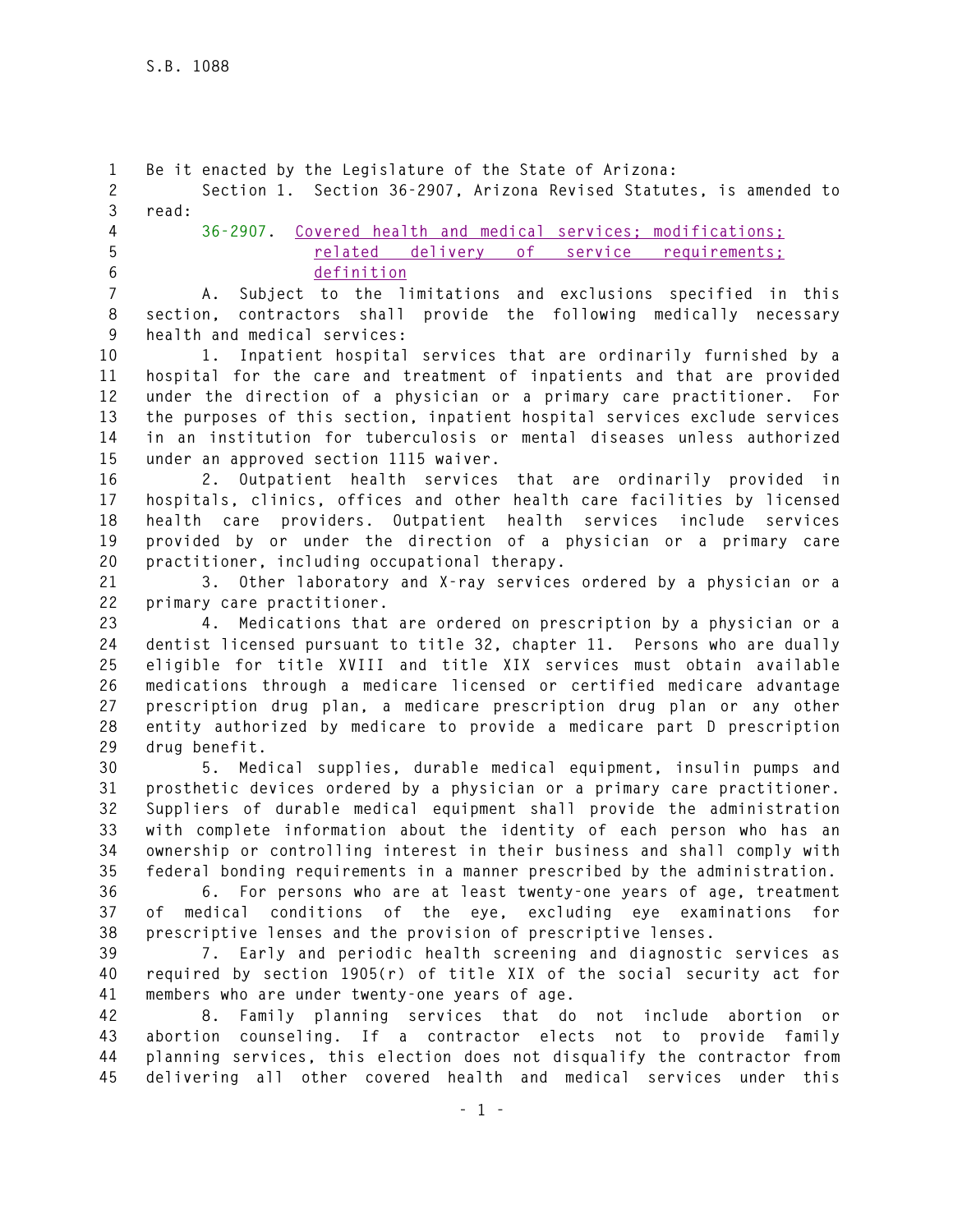**1 chapter. In that event, the administration may contract directly with 2 another contractor, including an outpatient surgical center or a 3 noncontracting provider, to deliver family planning services to a member 4 who is enrolled with the contractor that elects not to provide family 5 planning services.** 

**6 9. Podiatry services that are performed by a podiatrist who is 7 licensed pursuant to title 32, chapter 7 and ordered by a primary care 8 physician or primary care practitioner.** 

**9 10. Nonexperimental transplants approved for title XIX 10 reimbursement.** 

**11 11. For persons who are at least twenty-one years of age, emergency 12 dental care and extractions in an annual amount of not more than one 13 thousand dollars \$1,000 per member.** 

**14 12. Ambulance and nonambulance transportation, except as provided 15 in subsection G of this section.** 

**16 13. Hospice care.** 

**17 14. Orthotics, if all of the following apply:** 

**18 (a) The use of the orthotic is medically necessary as the preferred 19 treatment option consistent with medicare guidelines.** 

**20 (b) The orthotic is less expensive than all other treatment options 21 or surgical procedures to treat the same diagnosed condition.** 

**22 (c) The orthotic is ordered by a physician or primary care 23 practitioner.** 

**24 15. FOR WOMEN WHO ARE AT LEAST TWENTY-ONE YEARS OF AGE AND IN ANY 25 STAGE OF PREGNANCY, COMPREHENSIVE DENTAL CARE.** 

**26 B. The limitations and exclusions for health and medical services 27 provided under this section are as follows:** 

**28 1. Circumcision of newborn males is not a covered health and 29 medical service.** 

**30 2. For eligible persons who are at least twenty-one years of age:** 

**31 (a) Outpatient health services do not include speech therapy.** 

**32 (b) Prosthetic devices do not include hearing aids, dentures, 33 bone-anchored hearing aids or cochlear implants. Prosthetic devices, 34 except prosthetic implants, may be limited to twelve thousand five hundred 35 dollars \$12,500 per contract year.** 

**36 (c) Percussive vests are not covered health and medical services.** 

**37 (d) Durable medical equipment is limited to items covered by 38 medicare.** 

**39 (e) Nonexperimental transplants do not include pancreas-only 40 transplants.** 

**41 (f) Bariatric surgery procedures, including laparoscopic and open 42 gastric bypass and restrictive procedures, are not covered health and 43 medical services.**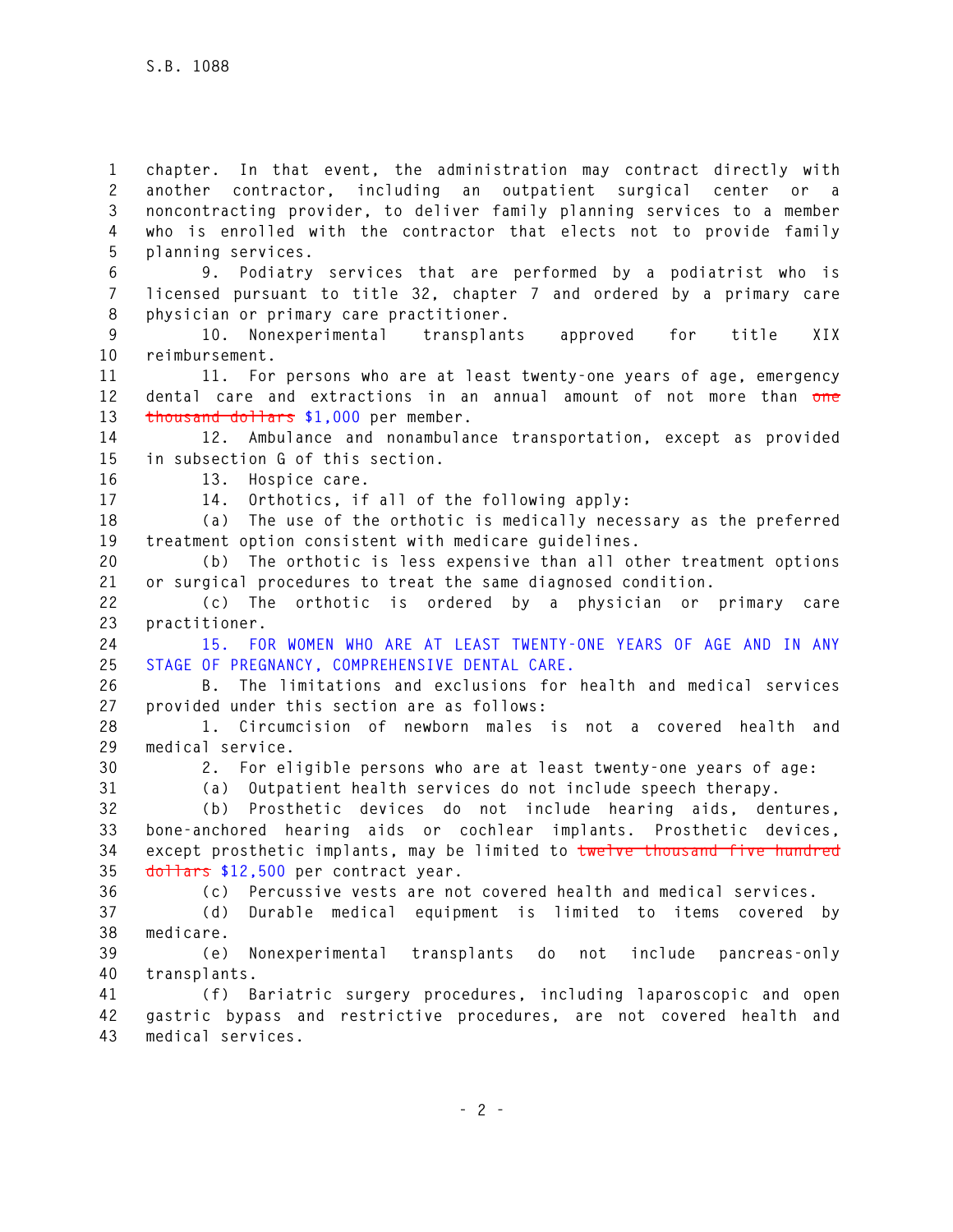**1 C. The system shall pay noncontracting providers only for health 2 and medical services as prescribed in subsection A of this section and as 3 prescribed by rule.** 

**4 D. The director shall adopt rules necessary to limit, to the extent 5 possible, the scope, duration and amount of services, including maximum 6 limitations for inpatient services that are consistent with federal 7 regulations under title XIX of the social security act (P.L. 89-97; 79 8 Stat. 344; 42 United States Code section 1396 (1980)). To the extent 9 possible and practicable, these rules shall provide for the prior approval 10 of medically necessary services provided pursuant to this chapter.** 

**11 E. The director shall make available home health services in lieu 12 of hospitalization pursuant to contracts awarded under this article. For 13 the purposes of this subsection, "home health services" means the 14 provision of nursing services, home health aide services or medical 15 supplies, equipment and appliances that are provided on a part-time or 16 intermittent basis by a licensed home health agency within a member's 17 residence based on the orders of a physician or a primary care 18 practitioner. Home health agencies shall comply with the federal bonding 19 requirements in a manner prescribed by the administration.** 

**20 F. The director shall adopt rules for the coverage of behavioral 21 health services for persons who are eligible under section 36-2901, 22 paragraph 6, subdivision (a). The administration acting through the 23 regional behavioral health authorities shall establish a diagnostic and 24 evaluation program to which other state agencies shall refer children who 25 are not already enrolled pursuant to this chapter and who may be in need 26 of behavioral health services. In addition to an evaluation, the 27 administration acting through regional behavioral health authorities shall 28 also identify children who may be eligible under section 36-2901, 29 paragraph 6, subdivision (a) or section 36-2931, paragraph 5 and shall 30 refer the children to the appropriate agency responsible for making the 31 final eligibility determination.** 

**32 G. The director shall adopt rules PROVIDING for the provision of 33 transportation services and rules providing for copayment by members for 34 transportation for other than emergency purposes. Subject to approval by 35 the centers for medicare and medicaid services, nonemergency medical 36 transportation shall not be provided except for stretcher vans and 37 ambulance transportation. Prior authorization is required for 38 transportation by stretcher van and for medically necessary ambulance 39 transportation initiated pursuant to a physician's direction. Prior 40 authorization is not required for medically necessary ambulance 41 transportation services rendered to members or eligible persons initiated 42 by dialing telephone number 911 or other designated emergency response 43 systems.**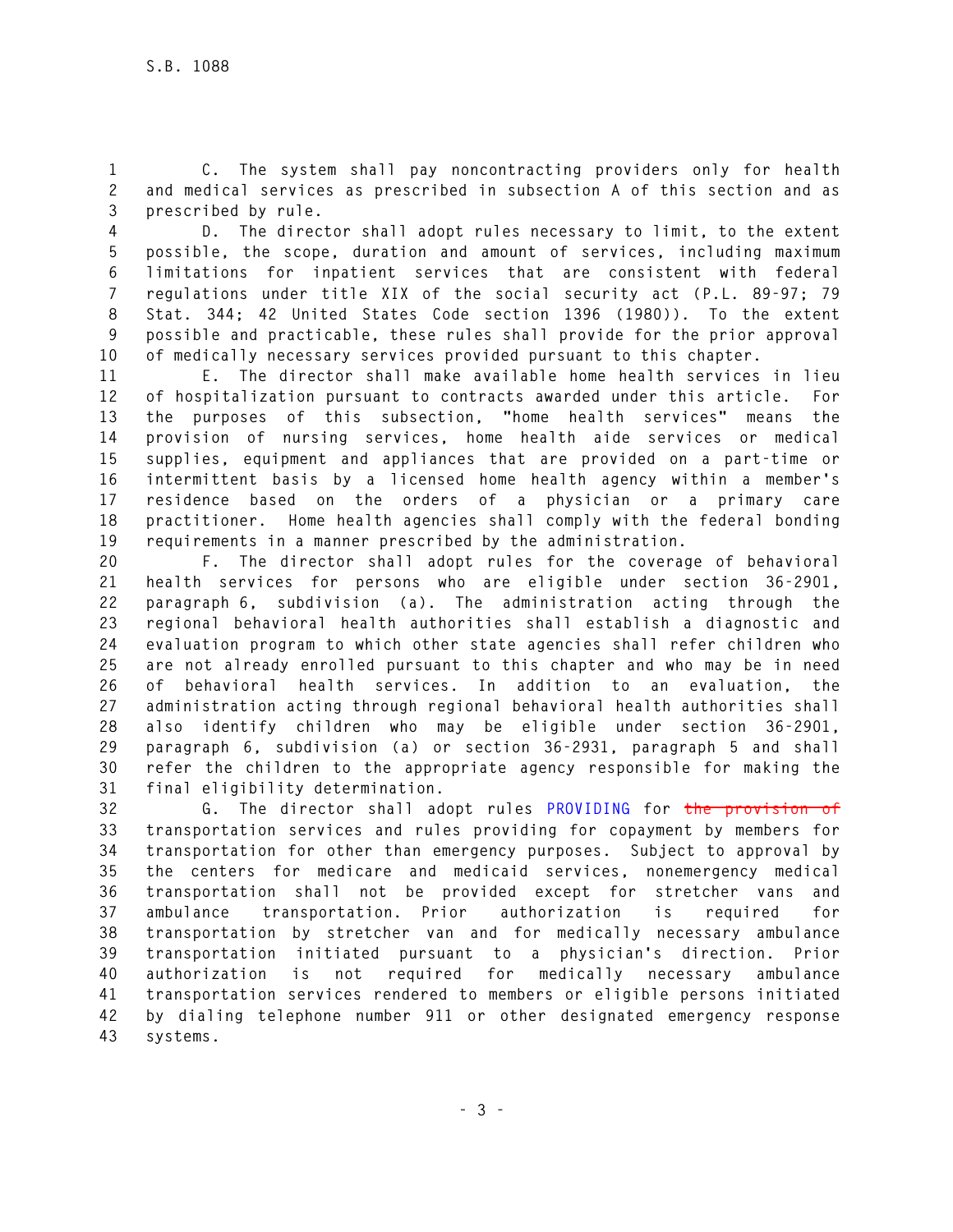**1 H. The director may adopt rules to allow the administration, at the 2 director's discretion, to use a second opinion procedure under which 3 surgery may not be eligible for coverage pursuant to this chapter without 4 documentation as to need by at least two physicians or primary care 5 practitioners.** 

**6 I. If the director does not receive bids within the amounts 7 budgeted or if at any time the amount remaining in the Arizona health care 8 cost containment system fund is insufficient to pay for full contract 9 services for the remainder of the contract term, the administration, on 10 notification to system contractors at least thirty days in advance, may 11 modify the list of services required under subsection A of this section 12 for persons defined as eligible other than those persons defined pursuant 13 to section 36-2901, paragraph 6, subdivision (a). The director may also 14 suspend services or may limit categories of expense for services defined 15 as optional pursuant to title XIX of the social security act (P.L. 89-97; 16 79 Stat. 344; 42 United States Code section 1396 (1980)) for persons 17 defined pursuant to section 36-2901, paragraph 6, subdivision (a). Such 18 reductions or suspensions do not apply to the continuity of care for 19 persons already receiving these services.** 

**20 J. Additional, reduced or modified hospitalization and medical care 21 benefits may be provided under the system to enrolled members who are 22 eligible pursuant to section 36-2901, paragraph 6, subdivision (b), (c), 23 (d) or (e).** 

**24 K. J. All health and medical services provided under this article 25 shall be provided in the geographic service area of the member, except:** 

**26 1. Emergency services and specialty services provided pursuant to 27 section 36-2908.** 

**28 2. That the director may permit ALLOW the delivery of health and 29 medical services in other than the geographic service area in this state 30 or in an adjoining state if the director determines that medical practice 31 patterns justify the delivery of services or a net reduction in 32 transportation costs can reasonably be expected. Notwithstanding the 33 definition of physician as prescribed in section 36-2901, if services are 34 procured from a physician or primary care practitioner in an adjoining 35 state, the physician or primary care practitioner shall be licensed to 36 practice in that state pursuant to licensing statutes in that state THAT 37 ARE similar to title 32, chapter 13, 15, 17 or 25 and shall complete a 38 provider agreement for this state.** 

**39 L. K. Covered outpatient services shall be subcontracted by a 40 primary care physician or primary care practitioner to other licensed 41 health care providers to the extent practicable for purposes including, 42 but not limited to, making health care services available to underserved 43 areas, reducing costs of providing medical care and reducing 44 transportation costs.**